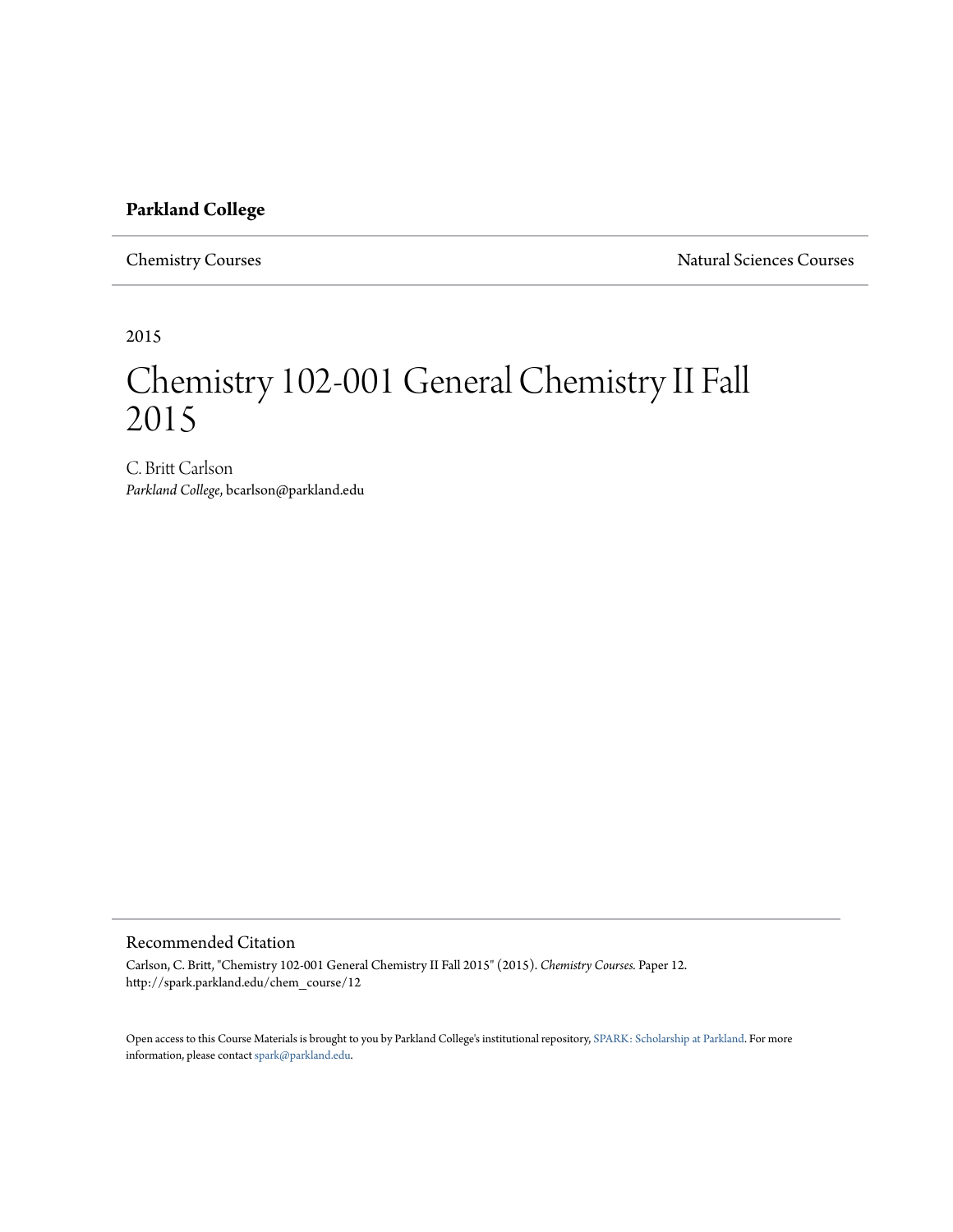## **Fall 2015: CHE 102-001: General Chemistry II**

*Instructor: C. Britt Carlson, PhD Email (preferred): [bcarlson@parkland.edu](mailto:bcarlson@parkland.edu) Student Office Hours (drop-ins welcome): M 11-12, W 11-1, R 1-2, F 1-2 Office: L133 Phone: 217-353-2132*

| <b>Course Information</b>  | CHE 101 - 007<br>Class Meetings: MW 9-10:50<br>Lab Meetings: R 9-11:50<br>Final Exam: W 12/16 8-10:00                                                                      | Rm. L-239<br>Rm. M-232<br>Rm. L-239 |
|----------------------------|----------------------------------------------------------------------------------------------------------------------------------------------------------------------------|-------------------------------------|
| <b>Required Materials:</b> | Textbook: Burdge, Atom's First Chemistry (2 <sup>nd</sup> Edition,<br>McGraw-Hill 2015), with Connect Plus homework system.<br>Lab Manual: All labs are available on Cobra |                                     |
|                            | <b>Others: Scientific Calculator (with log function), safety</b><br>goggles, lab notebook (Student Lab Notebook with Spiral<br>Binding).                                   |                                     |
| <b>Prerequisites:</b>      | CHE 101 and MAT 098, or equivalent, with a grade of C or<br>higher                                                                                                         |                                     |

#### *Attendance:*

On **8/31** I am required to assess your attendance. If you have not attended to that point, you will be dropped with no refund of tuition and fees. After this census date, you should not plan on an instructor withdrawal if you want to withdraw from the course. You are ultimately responsible for your own withdrawal by the withdrawal date. Nonattendance after the census date will result in an F if you don't withdraw yourself. Attendance at all laboratory sessions, including the first week of class, is required and absences can lead to failing the course. You are responsible for all material and announcements that you may miss if you are absent. You can expect to invest *at least* 8-12 hrs/week outside of class. **Few people will do well in this class if they do not study and spend the time.**

Attendance at all laboratory sessions is required. Failure to attend the first laboratory session will result in students being dropped from the course unless they attend one of the makeup labs offered *before* their second lab period. **If you miss more than two labs, including the first lab, you will fail the course regardless of your performance in the non-lab portion.** There are NO laboratory make ups. If a student is more than 30min late, that student will not be allowed to participate, will be given an automatic 0% for that lab and this will be counted as a missed lab. If a student is less than 30min late, this student will be allowed entry, but the student will receive a 0% on the pre-lab quiz (no make-up). If a student is more than 5 min late on more than 2 occasions, that student will receive a point penalty. If you do not dress appropriately or have not fully completed the prelab you will NOT participate in lab that day. Even if you miss a lab you will still be responsible for the concepts that were covered in the lab. Anything covered in lab can be included in quizzes, homework, and exams.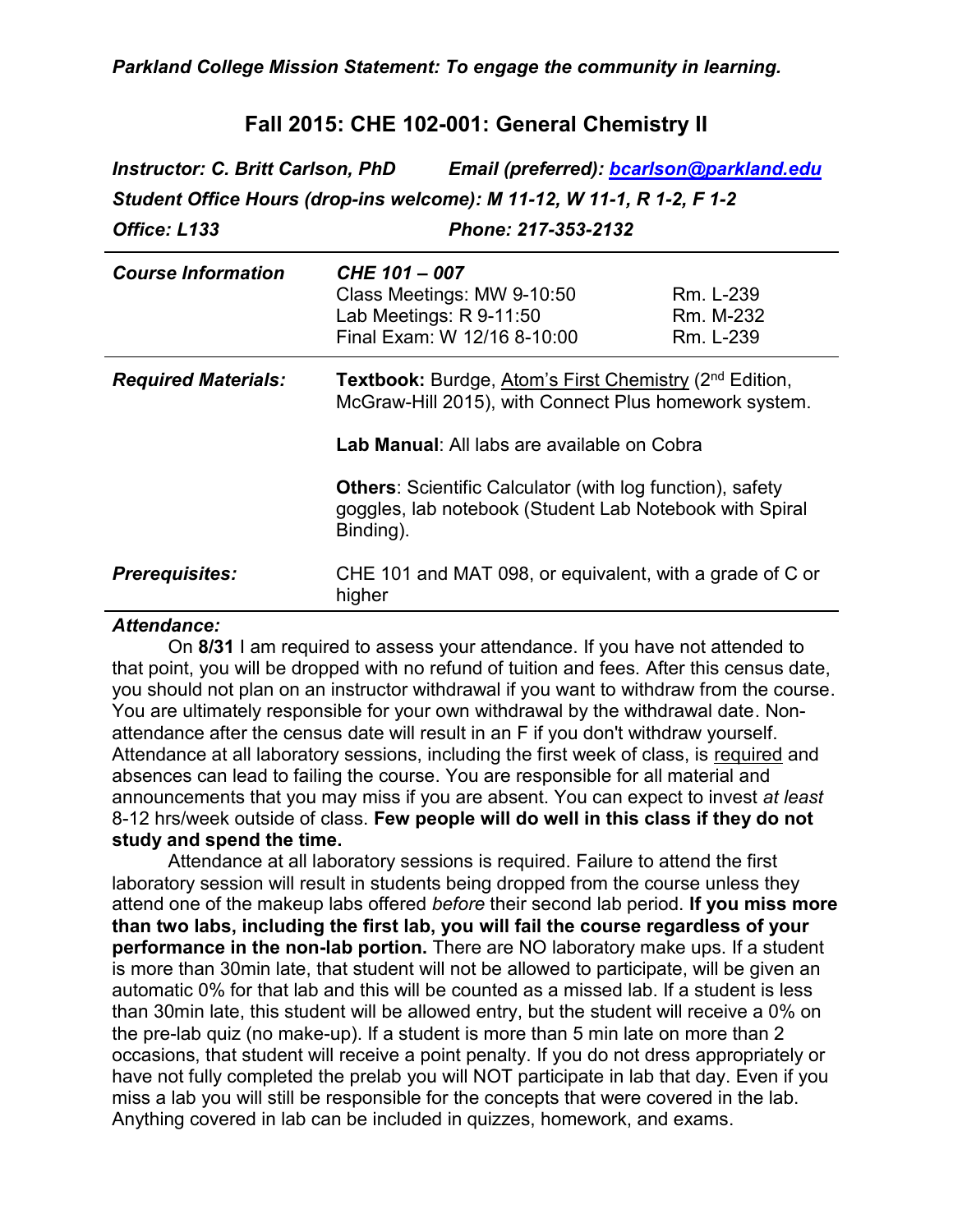#### *Mass Notification System:*

In the event of a significant campus emergency, Parkland College will activate the mass notification system. We encourage you to sign up for this free service and select how you would like to be notified: text message, audio message, or email message. Sign up at<http://www.parkland.edu/police/emergency-alert.aspx>

#### *Cell Phone Policy:*

Cell phones should be set to vibrate mode during all class periods. Cell phones should not be used in lieu of a watch, stop watch, calculator, and/or reference guide.

#### *Disabilities:*

If you believe you have a disability for which you may need an academic accommodation (e.g. an alternate testing environment, use of assistive technology or other classroom assistance), please contact: Cathy Robinson, Room U-260, 217-353- 2338, crobinson@parkland.edu

#### *Center for Academic Success:*

If you find yourself needing assistance of any kind to complete assignments, stay on top of readings, study for tests, or just to stay in school, please contact the Center for Academic Success in D120 at 353-2005 or 351-2441. You may also email the CAS at [CenterForAcademicSuccess@parkland.edu.](mailto:CenterForAcademicSuccess@parkland.edu) CAS provides free chemistry tutors.

#### *Writing Lab:*

The Writing Lab is a free service in which English instructors will review your writing projects, offer feedback, and answer your questions. The Writing Lab is located in the Center for Academic Success in Room D120. Go to the Writing Lab website <http://www.parkland.edu/cas/writing-lab.html> for more details.

#### *Academic Honesty:*

It is the student's responsibility to read and understand the Academic Honesty section of the Parkland College Student Policies and Procedures Manual. A portion of this section reads, "Depending upon the nature of the case, [the resolution of the incident] could carry the penalty of a failing grade for that assignment or for the course." See <http://www2.parkland.edu/studentpolicy/honesty.html>

#### *Core Values:*

We believe strongly in the Core Values espoused by Parkland College: **Honesty and Integrity, Fairness and Just Treatment, Responsibility, Multiculturalism, Education and Public Trust**

Essentially, these values set guidelines for how we should treat you and how you should treat each other (and us). Failure to be respectful of one another or to maintain ethical behavior will not be tolerated.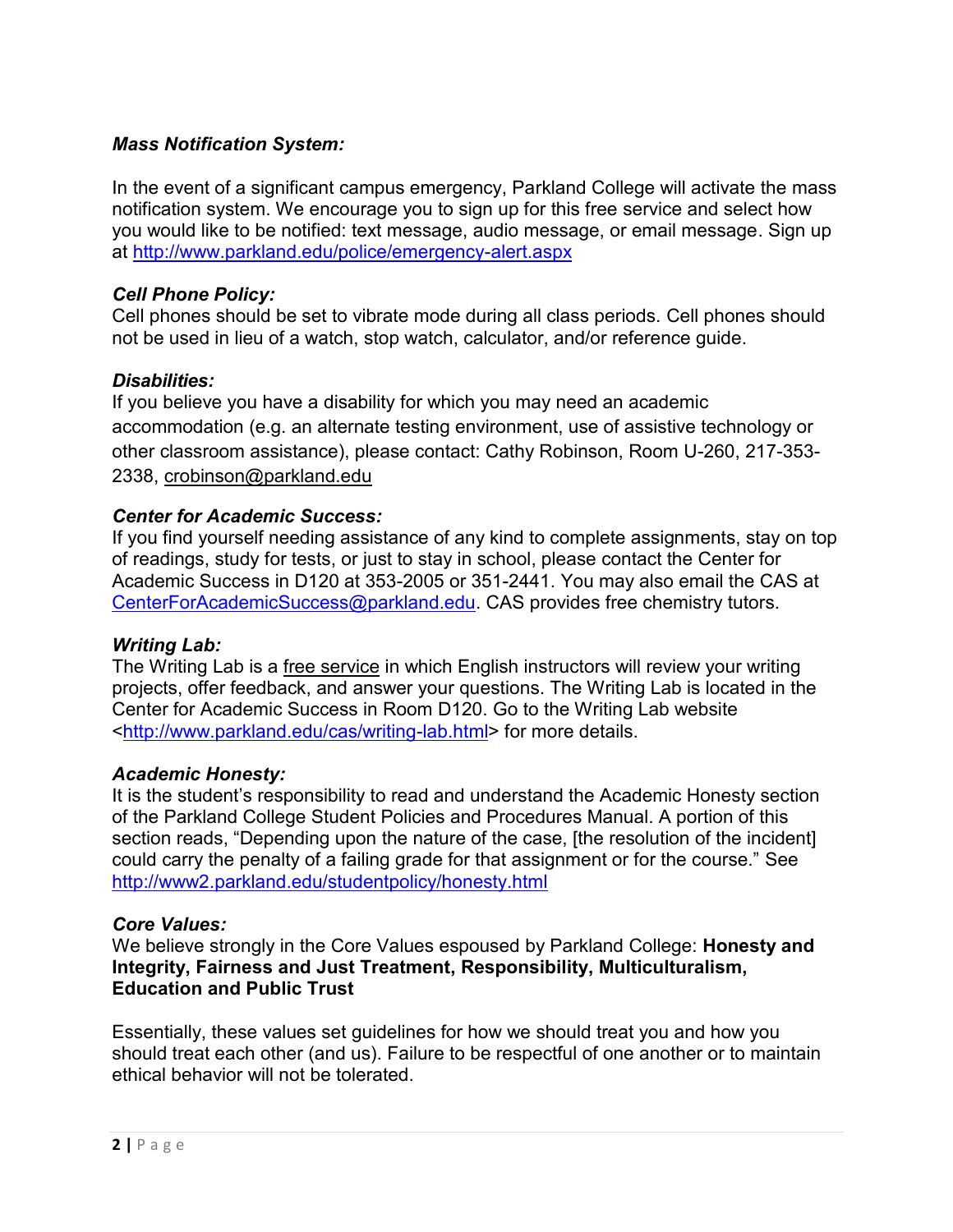# **Course Assessments and Schedule**

#### *Contents:*

The course covers the following topics. Refer to the *Chemistry 102 Learning Outcomes and HW Problems* document on Cobra for more details.

| Unit           | <b>Chapter</b> | <b>Topic</b>                                                         |  |
|----------------|----------------|----------------------------------------------------------------------|--|
|                | 8-10, 14-15    | Thermodynamics, Chemical Reactions, and Equilibrium<br><b>Review</b> |  |
|                | 16             | <b>Acids and Bases</b>                                               |  |
|                | 17             | Aqueous Equilibria                                                   |  |
|                | 18             | Electrochemistry                                                     |  |
| $\overline{2}$ | 19             | <b>Kinetics</b>                                                      |  |
|                | 20             | <b>Nuclear Chemistry</b>                                             |  |
|                | $3 - 7$        | <b>Bonding Theories Review</b>                                       |  |
| 3              | 22             | <b>Coordination Chemistry</b>                                        |  |
|                | 23             | Organic Chemistry: basic reactions                                   |  |
|                | 24             | <b>Organic Chemistry: polymers</b>                                   |  |

## *Exams:*

Four exams will be given: three unit exams and one cumulative final exam. The unit exams will be given on-campus at the Testing Center for Natural Sciences (L-161). The class on that day will be canceled and you will have any time during the Testing Center hours to take the test that day and the next day (typically a Monday and a Tuesday). Refer to my.parkland.edu for Testing Center regulations (bring your ID and know your course information: **CHE102-001, Carlson**). Since you are given 2 days to take the exam, there are **no make-up exams.** You must use the Testing Center's calculator.

**Testing Center Hours:** 9:00 am – 3:45 pm Monday through Thursday 9:00 am – 2:45 pm Friday

#### *Quizzes:*

7 quizzes will be given. One quiz grade will be dropped. Students will be expected to take the quiz on Cobra by a specified date and time. You will be allowed only **25min** each quiz. The quiz will then be automatically submitted and graded, whether you have finished it or not. Make sure to pay attention to the time. You cannot re-take the quiz, so make sure you are ready before you start (know the material and have scrap paper, calculator and pencil ready). The quizzes are short and only provide a few examples of questions. They will be different from the exams and not every concept or chapter will appear on the quiz, even if it might appear on the exam. Do not leave the quizzes to the last day. Each quiz is worth 15 points. **There are no makeup quizzes.** If you have any technical problems, contact TechSD at 217-353-3333 [\(http://www.parkland.edu/techsd\)](http://www.parkland.edu/star). If you see an error or have a problem, contact me ASAP.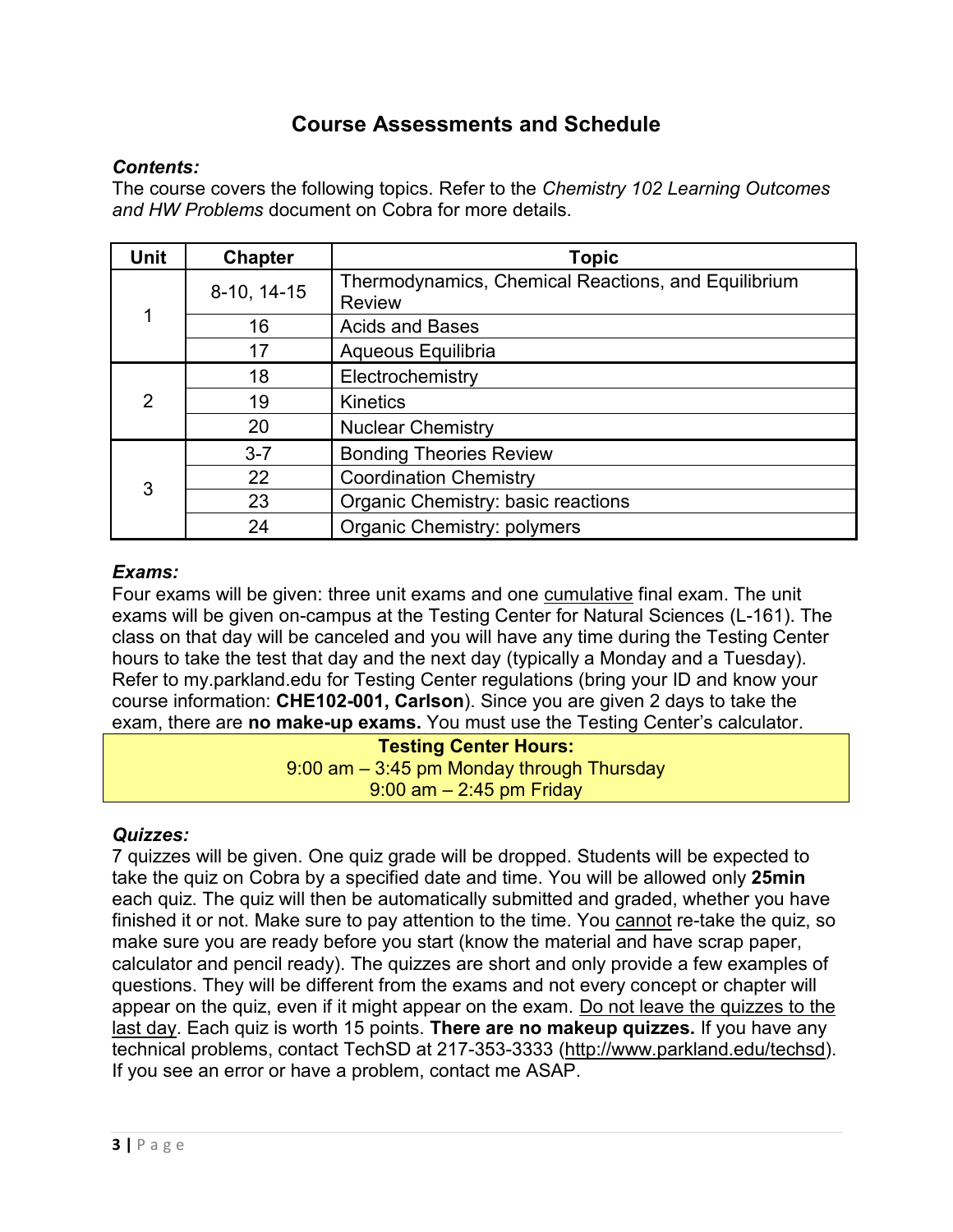### *Homework:*

Homework is one of the most important parts of this course. It helps you understand the material and better prepares you for quizzes and exams. Do not leave the homework assignments to the last day before it is due. Instead, finish problems in each section as we progress through the chapter. 10 sets of HWMK problems are assigned, each with 2 parts (a and b). You must complete both parts (a and b) to receive full credit. The homework system, Connect, is in an online format hosted on publisher website and can be accessed through Cobra. *If you have any technical problems, make sure call and get a case # from the Connect Plus help center before contacting me (see mpss.mhhe.com for Customer Service details).* To access Connect, you should receive an access code as part of your textbook package if you purchase it from Parkland Bookstore. Otherwise, you can purchase a stand-alone version of the access code via the McGraw-Hill website. The lowest two HWMK grades will be dropped. Each HWMK is worth 14 points. Due dates and times of the HMWK are available in the schedule included in this syllabus. **No late HWMK will be accepted.** The HMWK that is assigned is just a *small sample* of the work that you should be doing outside of class. You will be expected to read all of the pertinent chapter sections, do in-chapter problems and examples, and do end-of-chapter questions (the answers to the odd# questions are in the back of each chapter or the end of the book) in addition to this graded HMWK. Refer to the *Chemistry 102 Learning Outcomes and HW Problems* document on Cobra for a list of recommended problems.

#### *Bonus Opportunities:*

There are several opportunities for bonus (extra credit) points in this class. All unit exams will include at least 1 bonus question, but there will not be a bonus question on the final exam. Up to 1 bonus point can be earned by attending the Fall Convocation and Student Activities Fair on 8/25, typing up a short reflection paper (~1pg) and handing it in within 1 week of attending the event. Up to 2 bonus pts can be earned by attending up to 2 scholarly science talk (at least 1hr long, 1 bonus pt per talk), typing up a short reflection paper (~1pg) and handing it in within 1 week of attending the talk. Bonus pts are also awarded for completing the Natural Sciences Assessment (a link will be sent via email close to the end of the semester). Lastly, bonus points are awarded for participation in the Natural Sciences Poster Session. This is explained in more detail in the Special Project section of the syllabus.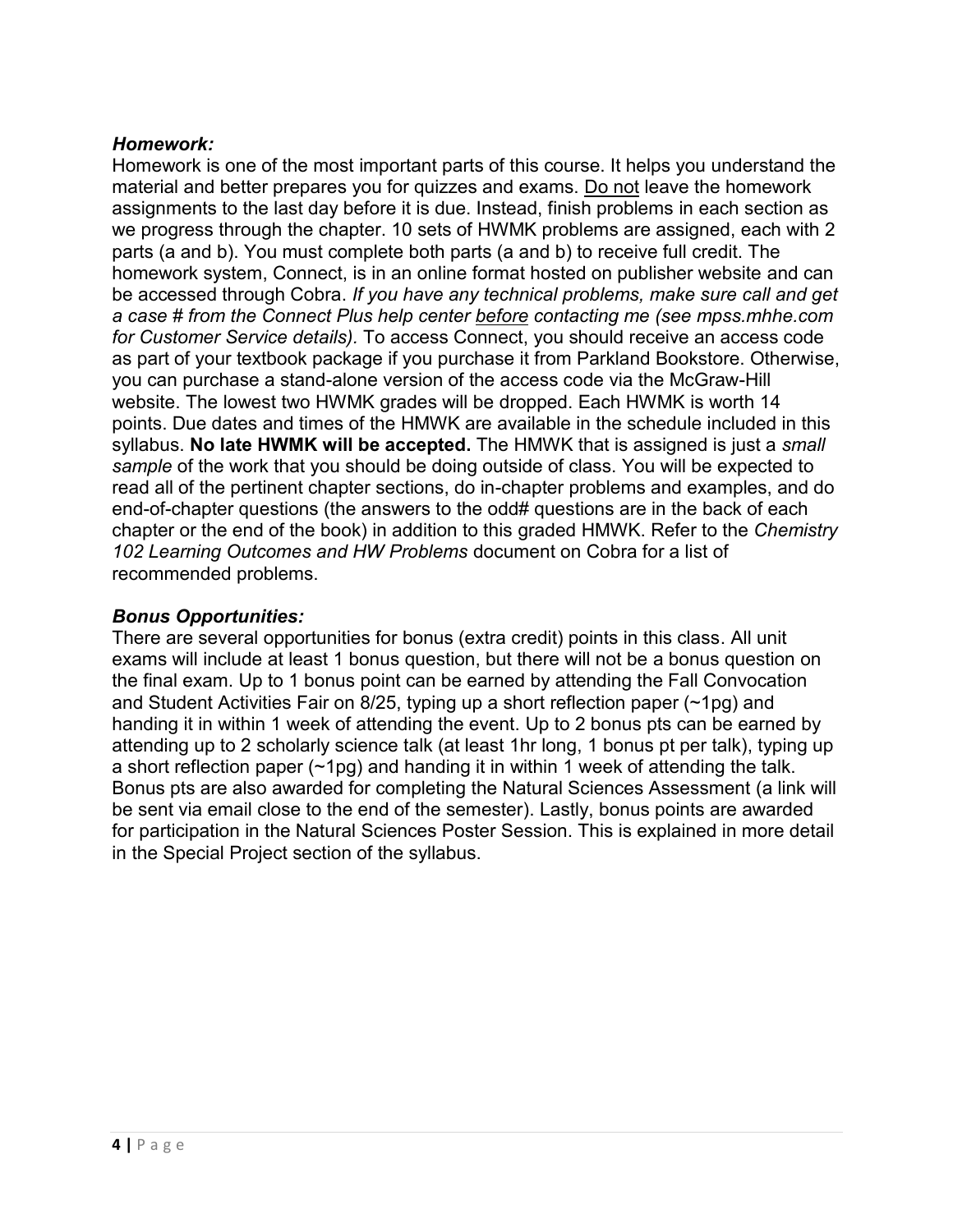#### *General Laboratory Information:*

- The attendance policy is described on page 1 of the syllabus.
- All laboratory experiments are posted on Cobra under "Content" : "Laboratory Information

Expectations:

- Read through the experiment in advance of the lab session. Use the schedule listed in this syllabus to determine the lab schedule. **Completing the wrong prelab or coming to lab with an incomplete or missing pre-lab will result in a zero and the student will not be able to complete the lab.**
- Pre-labs:
	- o Name, date, title, course and section
	- $\circ$  Complete the first two pages of the lab (pre-lab) which include:
		- **Safety data table**
		- Purpose statement
		- Short summary of the lab, including all experiments to be covered in the lab session, a brief description on how the experiment will be performed and any safety issues related to the chemicals or equipment to be used.

Answer for all pre- All lab reports are due at the end of lab that day. No late lab reports will be accepted.

- lab questions posted on page two of the lab.
- o Wear appropriated clothing, as described on the safety contract
	- Goggles must be worn all the time in the laboratory area. Gloves can be used under the student's discretion, unless otherwise indicated by the instructor. Gloves are NOT allowed in the laboratory commons.
- $\bullet$  During the lab:
	- $\circ$  Perform the experiment as instructed by the lab manual or instructor, label all solution prepared or solids transferred from the original container and record all data on your data sheets under observations.
	- o While performing the lab, on the laboratory notebook, keep record of all procedure as it was performed in the lab. Make sure to indicate the glassware used, experimental values obtained and any other relevant observation to the lab.
	- o When done, clean up your working area and unplug all electrical equipment. Perform a drawer check to make sure all glassware is present and clean in the drawers. Also make sure all common areas are clean.
	- o Evidence of unclean glassware, benches, or common areas will lead to a point deduction for the entire class.
	- $\circ$  Once the wet lab portion is complete, students can move to the Chemistry Commons to complete their lab reports (described on the next page).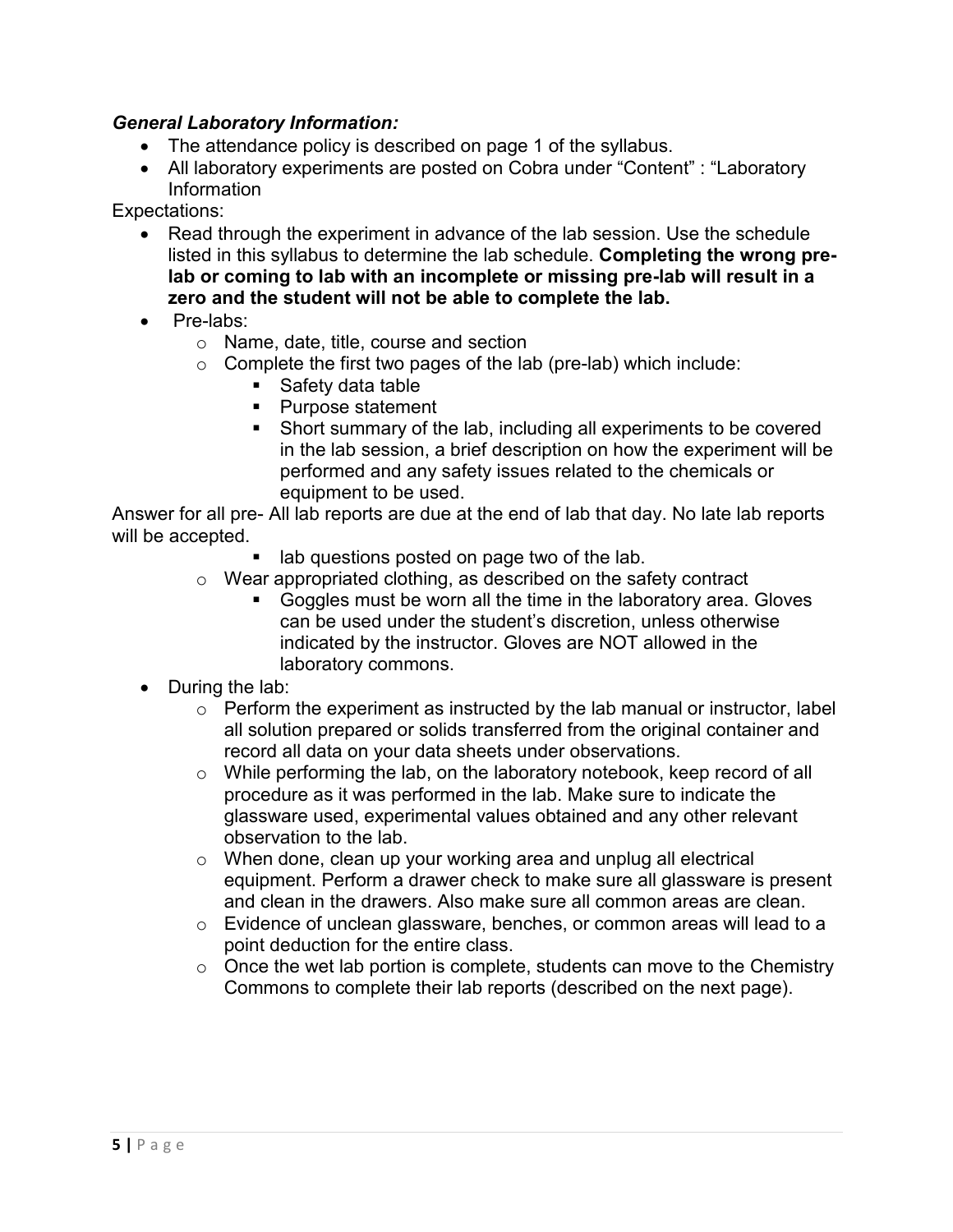## *Lab Reports*

All lab reports are due at the end of lab that day. **No late lab reports will be accepted.** All lab reports must be written in black pen.

Lab reports must include the following parts in the following order (refer to the example provided on Cobra):

- 1. All pre-lab components: see information listed on page 5.
- 2. Laboratory journal: A complete description of how the lab was accomplished (procedure) as well as all experimental observations such as experimental values and qualitative descriptions.
- 3. Data analysis and calculations: Some labs will require students to analyze their experimental data by graphing their results using Excel.
- 4. Conclusion:
	- a. Short summary of what was done in the lab, including all results.
		- b. Identification of 2-3 procedural sources of error (not human error), and a short description of how they could be minimized.

Lab Report Grading Rubric

| Category                  | <b>Lab Report Component</b>             | <b>Points</b> |  |
|---------------------------|-----------------------------------------|---------------|--|
|                           | Headings                                | 0.25          |  |
|                           | <b>Safety Table</b>                     | 0.5           |  |
| Pre-lab                   | <b>Purpose Statement</b>                | 0.25          |  |
|                           | <b>Procedure Summary</b>                | 1.5           |  |
|                           | <b>Pre-lab Questions</b>                | 1.5           |  |
| Experiment                | Lab Journal                             | 6             |  |
|                           | <b>Calculations &amp; Data Analysis</b> | 3             |  |
| Conclusion<br>Conclusion  |                                         | 2             |  |
| <b>Total Points</b><br>15 |                                         |               |  |

## *Laboratory Assessment*

The laboratory assessment grade is an individual examination consisting of an online theoretical exam and a wet lab experiment part. The theoretical examination consists of lab-related questions focused on procedures and calculations performed as part of the lab.

The wet lab part of the laboratory assessment grade is based on an individual examination where students will be assigned to perform a specific laboratory task or procedure in the lab. Students will be expected to complete a proper laboratory report and the students will be evaluated based on proper and correct use of equipment, safety, and proper laboratory report and conclusion as described above. Students will be allowed to use their lab notebook, but students will not be allowed to use the lab manual.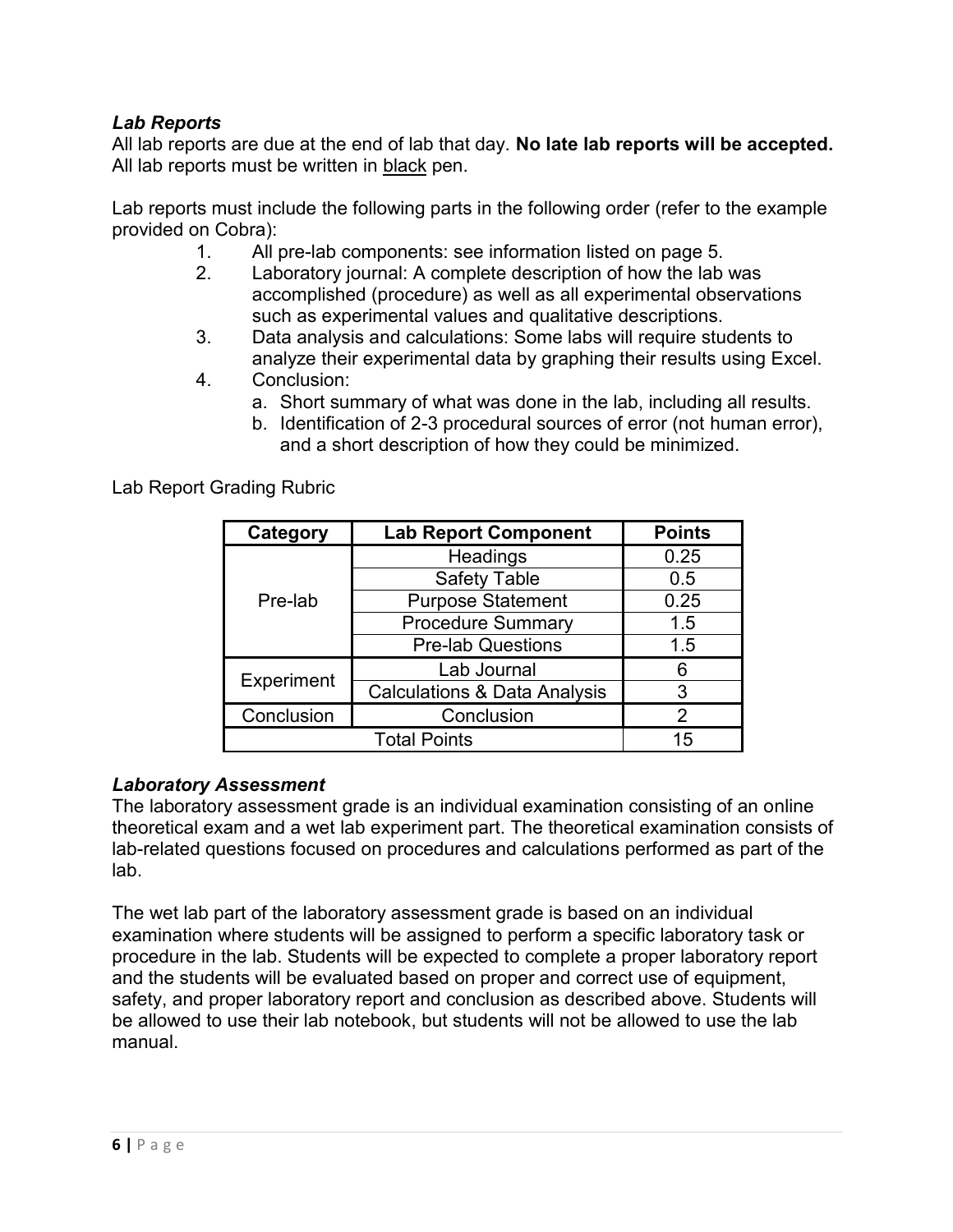#### *Special Project:*

- You will make a PowerPoint presentation, share it with the class discussion forum, comment on a classmate's presentations in the discussion forum, and then submit your presentation to the drop box for grading.
	- o Making the presentation:
		- choose a chemistry-related topic and use at least 1 primary research article (not a review article, a news article, or an advertisement) as a source.
		- Get your topic and primary research article approved by me by **W 10/21.**
		- At some point in the presentation, discuss the overview of the primary research article AND discuss and explain at least 1 data table/figure from the primary research article
		- use at least 2 sources in total.
		- All projects must have citations in the text of the content and a Reference/Works Cited page.
	- $\circ$  Sharing and commenting on the presentation in the Cobra discussion forum:
		- **Enter the discussion forum and add your PowerPoint presentation as an** attachment (due **M 11/2**)
		- Post a comment (at least 3 sentences) on the discussion forum about someone else's project by **W 11/4.** This should be a constructive suggestion – giving helpful advice to your classmate based on the Special Project grading rubric. Credit will not be given to student replies that are not substantive or not creative. If you see someone's project does not have a reply post, post to that project first. Only post to someone who already has reply posts if there is no one who needs a reply. Credit will not be given to students who reply to posts that have replies if there are students that still need replies.
	- $\circ$  Uploading the presentation to the Cobra drop box for grading:
		- submit your PowerPoint presentation to a drop box on Cobra by **W 11/11.**
		- submit a Word file containing all of the content. This will be submitted to a drop box on Cobra and scanned for plagiarism and content by **W 11/11.**
- Important Dates:
	- o topic and article approval: **T 10/20.**
	- o submit to discussion forum: **M 11/2.**
	- o post a comment: **W 11/4.**
	- o submit PowerPoint presentation and Word file to Cobra drop boxes: **W 11/11.**
	- o **Late projects will not be accepted and will earn a 0%.**
- You have the opportunity to present your project during a Natural Sciences Poster Session on **W 12/2** at 4-6 PM. Participation in this event is an extra credit opportunity. If you choose to present, you can earn up to 6pts EC. PowerPoint presentations at the session require the students to bring their own laptop. If you chose to attend, but not present, you can earn up to 2pts EC, if you write a reflection paper due in class on **M 12/7**. Lastly, you can earn up to 10pts EC if you present your project to an audience (this is a competitive process and requires you to submit an abstract that is chosen among other submissions).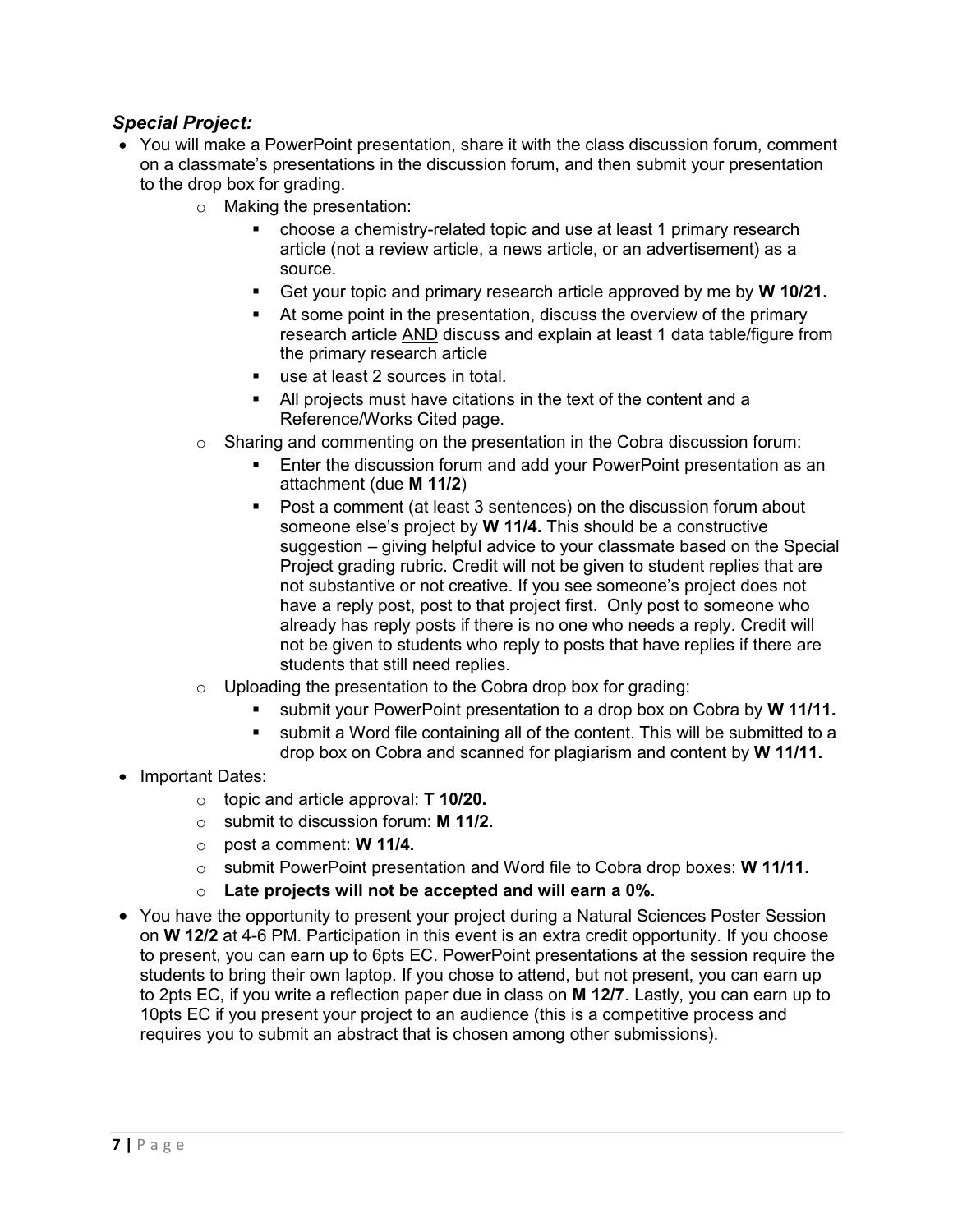*Special Project Rubric:*

| Category                                                                                                                                                  |                |  |  |  |
|-----------------------------------------------------------------------------------------------------------------------------------------------------------|----------------|--|--|--|
| <b>Introduction</b>                                                                                                                                       |                |  |  |  |
| Headings: Name, Course-Section, Affiliation (Institution), Date, Title                                                                                    | 0.5            |  |  |  |
| Introduction: Describes the importance of topic and defines all new terms                                                                                 | 1              |  |  |  |
| <b>Content</b>                                                                                                                                            |                |  |  |  |
| Relevance: chemistry-related topic. Good fit with chosen topic                                                                                            | 0.5            |  |  |  |
| <b>Chemistry:</b> High level of conent accuracy. Student understanding of content<br>is clear. The project is mainly focused on the science of the topic. | $\mathbf{2}$   |  |  |  |
| Primary article: an appropriate primary article is used                                                                                                   | 3              |  |  |  |
| Primary article: the primary article is summarized                                                                                                        | 3              |  |  |  |
| Primary article: contains a scientific table/figure that is well explained.                                                                               | 3              |  |  |  |
| <b>Conclusion:</b> Summarizes the information presented in a concise manner                                                                               |                |  |  |  |
| <b>Citations</b>                                                                                                                                          |                |  |  |  |
| <b>Originality:</b> All paraphrasing is done correctly. No evidence of mosaic<br>plagiarism. Little to no direct quotes.                                  | 5              |  |  |  |
| In-text citations: All images have in-text citations                                                                                                      | $\overline{2}$ |  |  |  |
| <b>In-text citations:</b> All written information has an in-text citation                                                                                 | 6              |  |  |  |
| <b>Works Cited:</b> Contains a complete Works Cited (MLA) at the end.                                                                                     |                |  |  |  |
| <b>Appearance</b>                                                                                                                                         |                |  |  |  |
| Formatting and Neatness: The project is easy to follow, organized in a<br>logical fashion, colors and fonts are easy to read. Visually appealing          | 1              |  |  |  |
| Length: The presentation contains at least 10 slides of science content                                                                                   | 1              |  |  |  |
| Writing: Good grammar and spelling                                                                                                                        | 1              |  |  |  |
| Total                                                                                                                                                     | 35             |  |  |  |

*Writing Guidelines* 

- A primary research journal article can be found in a peer-reviewed scientific journal. **Expect to spend time on this.** These research articles are not easy to read.
- Both<http://www.chemistrycentral.com/> and<http://www.biomedcentral.com/> are open access databases for journal articles. Also, the Library has resources available.
- Plagiarism of any form will NOT be tolerated and will result in a grade of zero. Please refer to [www.plagiarism.org,](http://www.plagiarism.org/) the library, and the CAS Writing Lab for help. These sources are *highly* recommended. **Many students have received 0% because they did not fully understand what plagiarism is and unintentionally plagiarized.** Within the body of the paper, you need parenthetical references, even if the material is paraphrased and not a direct quote (scientific paper style, not newspaper style). Use the MLA standards for in-text citations and the Works Cited, which can be located at the following website: [http://owl.english.purdue.edu/handouts/research/r\\_mla.html.](http://owl.english.purdue.edu/handouts/research/r_mla.html) **Papers that do not include appropriate Works Cited, use of quotation marks, and in-text parenthetical citations (as appropriate) will result in a grade of zero.**
- Notes on some of the most common errors: Paraphrased content must have in-text citations; Use little to no direct quotations – paraphrasing lets me know that *you* know the information. Use your own sentence structure to avoid mosaic plagiarism.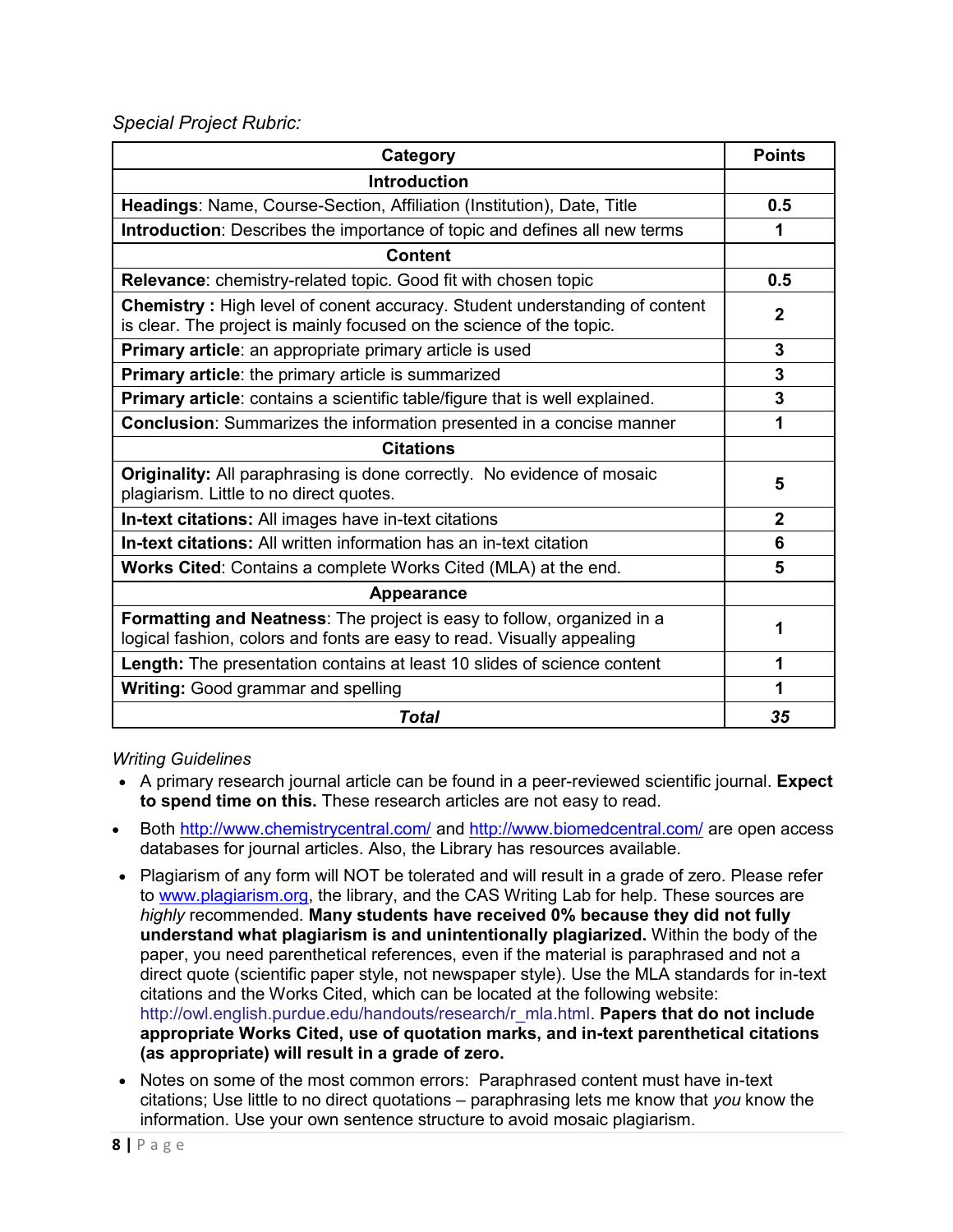| <b>Chemistry 101 - Course Rubric</b> |                                                                       |                               |                |                |              |
|--------------------------------------|-----------------------------------------------------------------------|-------------------------------|----------------|----------------|--------------|
| <b>Categories</b>                    | <b>Activity</b>                                                       | <b>Total</b><br><b>Points</b> | <b>Notes</b>   |                |              |
|                                      | <b>Connect Homework</b>                                               | 14                            | 10             | 126            | One Drop     |
| Lecture                              | Quizzes                                                               | 15                            | $\overline{7}$ | 90             | One Drop     |
| (71.6%)                              | Hour Exam                                                             | 100                           | 3              | 300            | No Drops     |
|                                      | <b>Final Exam</b>                                                     | 200                           | $\mathbf{1}$   | 200            | No Drops     |
|                                      | Lab Notebook/Report                                                   | 15                            | 9              | 120            | One Drop     |
|                                      | Quizzes                                                               | 5                             | 9              | 40             | One Drop     |
| Laboratory                           | <b>Theoretical</b><br>Assessment                                      | 25                            | $\mathbf{1}$   | 25             | No Drops     |
| $(24.4\%)$                           | <b>Practical Assessment</b>                                           | 50                            | $\mathbf 1$    | 50             | No Drops     |
|                                      | <b>Molecular Geometry</b><br>Worksheet                                | 5                             | 1              | 5              | No Drops     |
|                                      | 1 <sup>st</sup> Week Lab Report                                       | $\overline{4}$                | 1              | 4              | No Drops     |
| <b>Special</b>                       | PowerPoint                                                            | 35                            | $\overline{1}$ | 35             | No Drops     |
| <b>Project</b><br>(4%)               | <b>Discussion Post</b>                                                | 5                             | 1              | 5              | No Drops     |
|                                      | <b>Welcome Convocation</b>                                            | 1                             | 1              | 1              | <b>Bonus</b> |
|                                      | <b>Science Talk</b>                                                   | $\overline{2}$                | $\overline{2}$ | $\overline{4}$ | <b>Bonus</b> |
|                                      | Natural Sciences<br>Assessment                                        | 1                             | $\mathbf 1$    | 1              | <b>Bonus</b> |
|                                      | <b>Presentation at Poster</b><br>Session                              | 6                             | 1              | 6              | <b>Bonus</b> |
| <b>Extra</b>                         |                                                                       | <b>OR</b>                     |                |                |              |
| <b>Credit</b>                        | <b>Attendance at Poster</b><br>Session (requires<br>reflection paper) | $\overline{2}$                | 1              | $\overline{2}$ | <b>Bonus</b> |
|                                      |                                                                       | <b>OR</b>                     |                |                |              |
|                                      | <b>Oral Presentation at</b><br><b>Poster Session</b><br>(competitive) | 10                            | $\mathbf 1$    | 10             | <b>Bonus</b> |
| 1000<br><b>Total Points</b>          |                                                                       |                               |                |                |              |

## *Course Grading: (subject to change)*

## *Course Grading Scale*

| $< 60.00\%$ | $60.00\% - 69.99\%$ | $\mid$ 70.00%-79.99% $\mid$ 80.00%-89.99% $\mid$ 90.00%-100% |  |
|-------------|---------------------|--------------------------------------------------------------|--|
|             |                     |                                                              |  |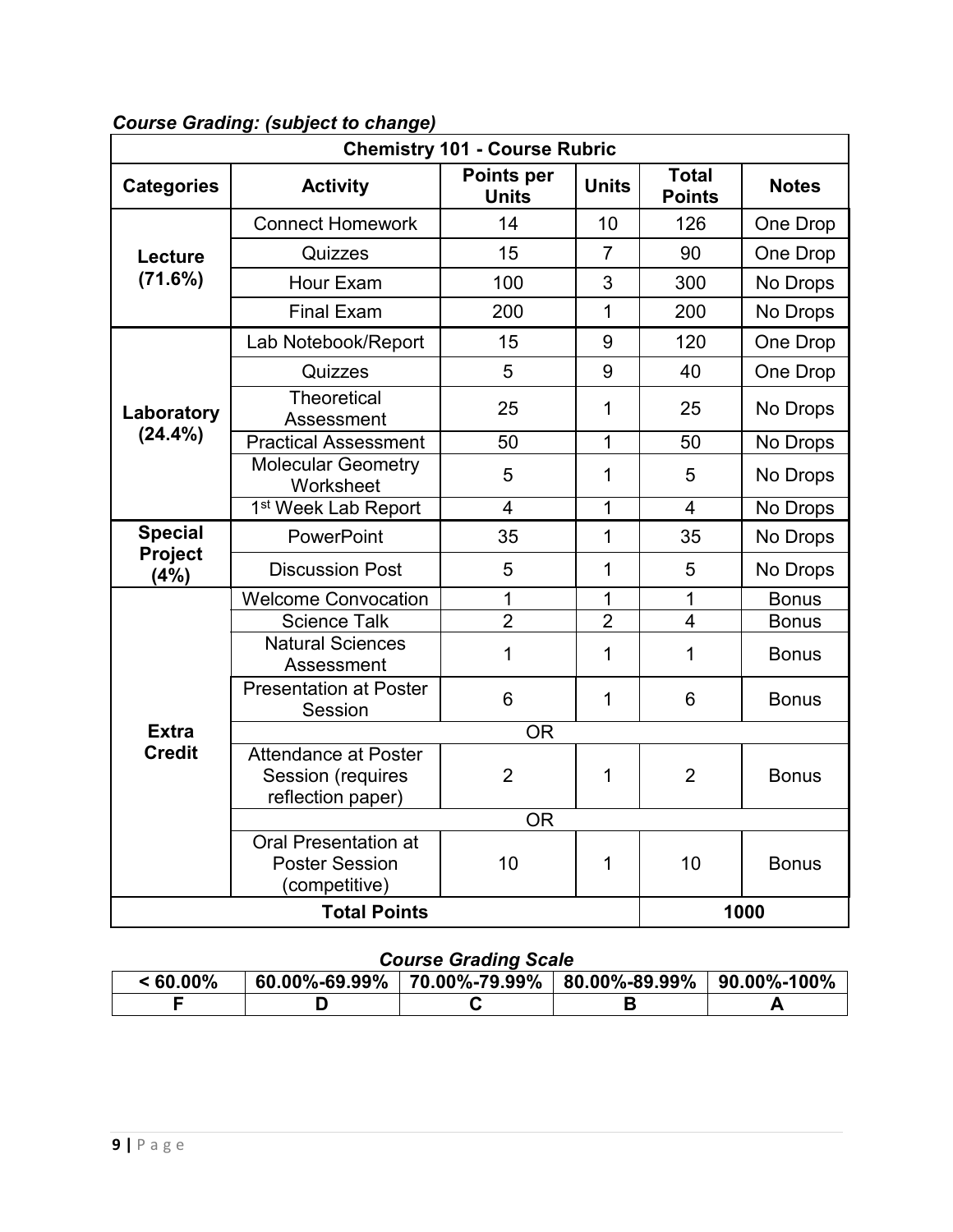| <b>Lecture Schedule</b> |                   | <b>Lab Schedule</b>                                                               |             |                                          |  |
|-------------------------|-------------------|-----------------------------------------------------------------------------------|-------------|------------------------------------------|--|
| <b>Date</b>             | <b>Chapter</b>    | <b>Topic</b>                                                                      | <b>Date</b> | Lab                                      |  |
| Week 1                  |                   |                                                                                   |             |                                          |  |
| M 8/24                  | $8-10, 14-$<br>15 | Thermodynamics,<br><b>Chemical Reactions,</b><br>and Equilibrium<br><b>Review</b> |             |                                          |  |
| W 8/26                  | $8-10, 14-$<br>15 | Thermodynamics,<br><b>Chemical Reactions,</b><br>and Equilibrium<br><b>Review</b> |             |                                          |  |
|                         |                   |                                                                                   | R 8/27      | Introductory lab                         |  |
|                         |                   | Sun 8/30: Last day to withdraw for full refund                                    |             |                                          |  |
|                         |                   | Week <sub>2</sub>                                                                 |             |                                          |  |
| M 8/31                  | $8-10, 14-$<br>15 | Thermodynamics,<br><b>Chemical Reactions,</b><br>and Equilibrium<br><b>Review</b> |             |                                          |  |
| W 9/2                   | $8-10, 14-$<br>15 | Thermodynamics,<br><b>Chemical Reactions,</b><br>and Equilibrium<br><b>Review</b> |             |                                          |  |
|                         |                   |                                                                                   | R 9/3       | Acids and Bases: pH                      |  |
| Sat 9/5                 | 8PM               | HMWK 1a: Chapter 8-10, 14-15<br>HMWK 1b: Chapter 8-10, 14-15                      |             |                                          |  |
| Week 3                  |                   |                                                                                   |             |                                          |  |
| M 9/7                   |                   | <b>HOLIDAY</b>                                                                    |             |                                          |  |
| W 9/9                   | 8:30AM            | Quiz #1: Chapter 8-10, 14-15                                                      |             |                                          |  |
| W 9/9                   | 16                | <b>Acids and Bases</b>                                                            |             |                                          |  |
|                         |                   |                                                                                   | R 9/10      | <b>Acids and Bases: Solution</b><br>Prep |  |

# *Course Schedule (subject to change):*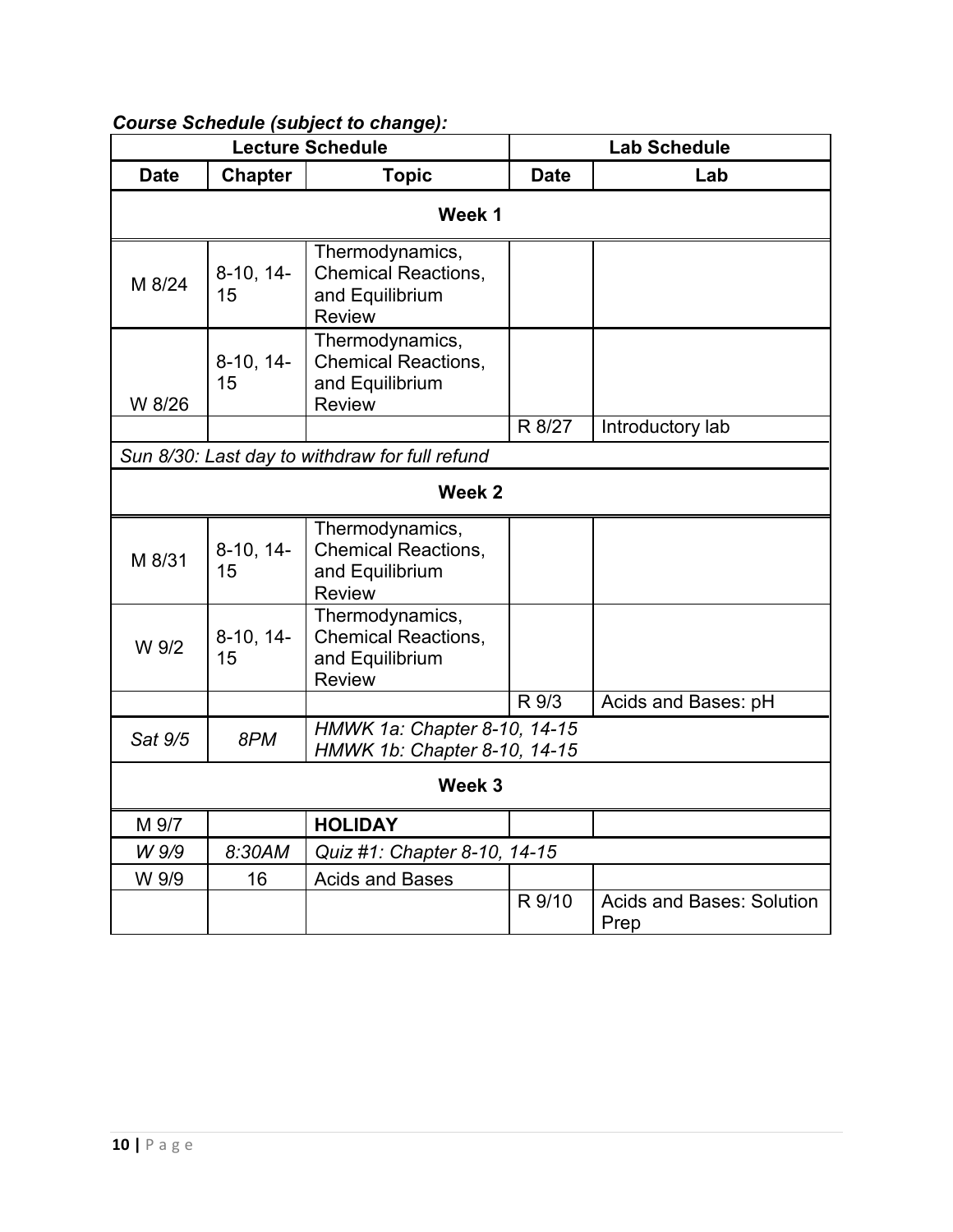| Week 4    |                   |                                              |         |                                                                                |
|-----------|-------------------|----------------------------------------------|---------|--------------------------------------------------------------------------------|
| M 9/14    | 8:30AM            | Quiz #2: Chapter 16                          |         |                                                                                |
| M 9/14    | 16                | <b>Acids and Bases</b>                       |         |                                                                                |
| W 9/16    | 17                | Aqueous Equilibria                           |         |                                                                                |
|           |                   |                                              | R 9/17  | Aqueous Equilibria:<br>Titration                                               |
| Sat 9/19  | 8PM               | HMWK#2a: Chapter 16<br>HMWK#2b: Chapter 16   |         |                                                                                |
|           |                   | Week 5                                       |         |                                                                                |
| M 9/21    | 17                | Aqueous Equilibria                           |         |                                                                                |
| W 9/23    | 17                | Aqueous Equilibria                           |         |                                                                                |
|           |                   |                                              | R 9/24  | Library 1 <sup>st</sup> : Meet in R227.<br>Then Chpt 18: lecture (in<br>B118). |
| Sat 9/26  | 8PM               | HMWK #3a: Chapter 17<br>HMWK #3a: Chapter 17 |         |                                                                                |
|           |                   | Week 6                                       |         |                                                                                |
| M 9/28    | $8-10, 14-$<br>17 | Exam 1                                       |         |                                                                                |
|           |                   |                                              | T 9/29  | Exam 1                                                                         |
| W 9/30    | 18                | Electrochemistry                             |         |                                                                                |
|           |                   |                                              | R 10/1  | Electrochemistry                                                               |
| Sat 10/3  | 8PM               | HMWK#4a: Chapter 18<br>HMWK#4b: Chapter 18   |         |                                                                                |
|           |                   | Week 7                                       |         |                                                                                |
| M 10/5    | 8:30AM            | Quiz #3: Chapter 18                          |         |                                                                                |
| M 10/5    | 19                | <b>Kinetics</b>                              |         |                                                                                |
| W 10/7    | 19                | <b>Kinetics</b>                              |         |                                                                                |
|           |                   |                                              | R 10/8  | <b>Kinetics</b>                                                                |
| Week 8    |                   |                                              |         |                                                                                |
| M 10/12   | 19                | <b>Kinetics</b>                              |         |                                                                                |
| W 10/14   | 20                | <b>Nuclear Chemistry</b>                     |         |                                                                                |
|           |                   |                                              | R 10/15 | <b>Nuclear Chemistry</b>                                                       |
| Sat 10/17 | 8 PM              | HMWK#5a: Chpt 19<br>HMWK#5b: Chpt 19         |         |                                                                                |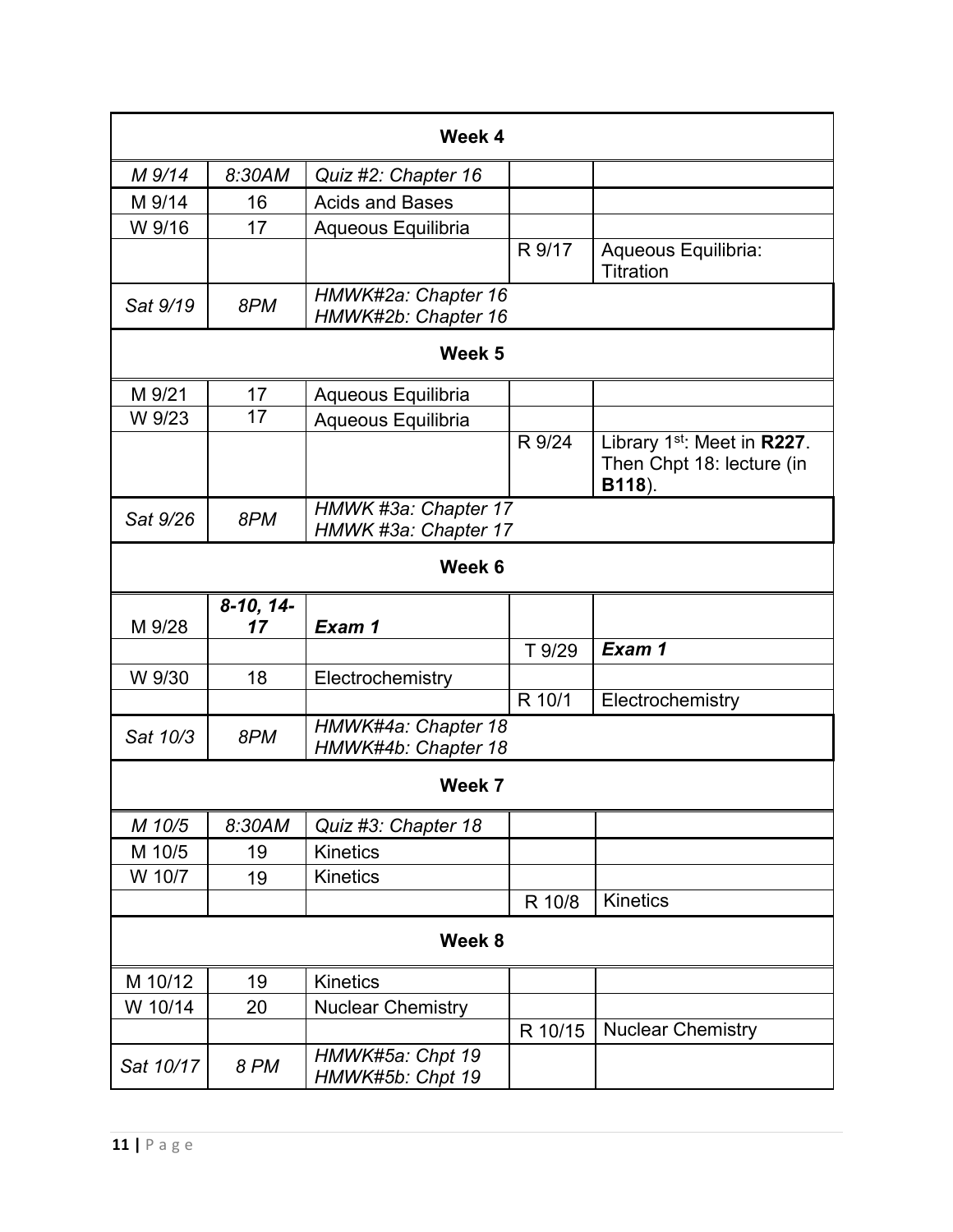|           |                                                         | Week 9                                                 |         |                             |  |
|-----------|---------------------------------------------------------|--------------------------------------------------------|---------|-----------------------------|--|
| M 10/19   | 8:30AM                                                  | Quiz #4: Chapter 19                                    |         |                             |  |
| M 10/19   | 20                                                      | <b>Nuclear Chemistry</b>                               |         |                             |  |
| W 10/21   |                                                         | Get approval for special topic and primary article     |         |                             |  |
| W 10/21   | 20                                                      | <b>Nuclear Chemistry</b>                               |         |                             |  |
|           |                                                         |                                                        | R 10/22 | Chpt 3-5: lecture (in B118) |  |
| Sat 10/24 | 8PM                                                     | HMWK #6a: Chapter 20<br>HMWK #6b: Chapter 20           |         |                             |  |
|           |                                                         | Week 10                                                |         |                             |  |
| M 10/26   | 18-20                                                   | Exam 2                                                 |         |                             |  |
|           |                                                         |                                                        | T 10/27 | Exam 2                      |  |
| W 10/28   | $6 - 7$                                                 | <b>Bonding Theories</b><br><b>Review</b>               |         |                             |  |
|           |                                                         |                                                        | R 10/29 | <b>Molecular Models</b>     |  |
| Sat 10/31 | HMWK #7a: Chapters 3-7<br>8PM<br>HMWK #7b: Chapters 3-7 |                                                        |         |                             |  |
|           |                                                         | Week 11                                                |         |                             |  |
| M 11/2    | 8:30AM                                                  | Quiz #5: Chapter 3-7                                   |         |                             |  |
| M 11/2    | 21                                                      | <b>Metals</b>                                          |         |                             |  |
| M 11/2    |                                                         | Special Project submission to discussion forum         |         |                             |  |
| W 11/4    | 22                                                      | Coordination<br>Chemistry                              |         |                             |  |
| W 11/4    |                                                         | <b>Special Project Discussion Forum comment is due</b> |         |                             |  |
|           |                                                         |                                                        | R 11/5  | <b>Nickel Amine Lab</b>     |  |
| Sat 11/7  | 8PM                                                     | HMWK #8a: Chapter 21<br>HMWK #8b: Chapter 21           |         |                             |  |
|           | Week 12                                                 |                                                        |         |                             |  |
| M 11/9    | 8:30AM                                                  | Quiz #6: Chapter 21                                    |         |                             |  |
| M 11/9    | 22                                                      | Coordination<br>Chemistry                              |         |                             |  |
| W 11/11   | 22                                                      | Coordination<br>Chemistry                              |         |                             |  |
| W 11/11   | Special Project submission to drop boxes for grading    |                                                        |         |                             |  |
|           |                                                         |                                                        | R 11/12 | Gap Energy lab              |  |
| Sat 11/14 | 8PM                                                     | HMWK #9a: Chapter 22<br>HMWK #9b: Chapter 22           |         |                             |  |